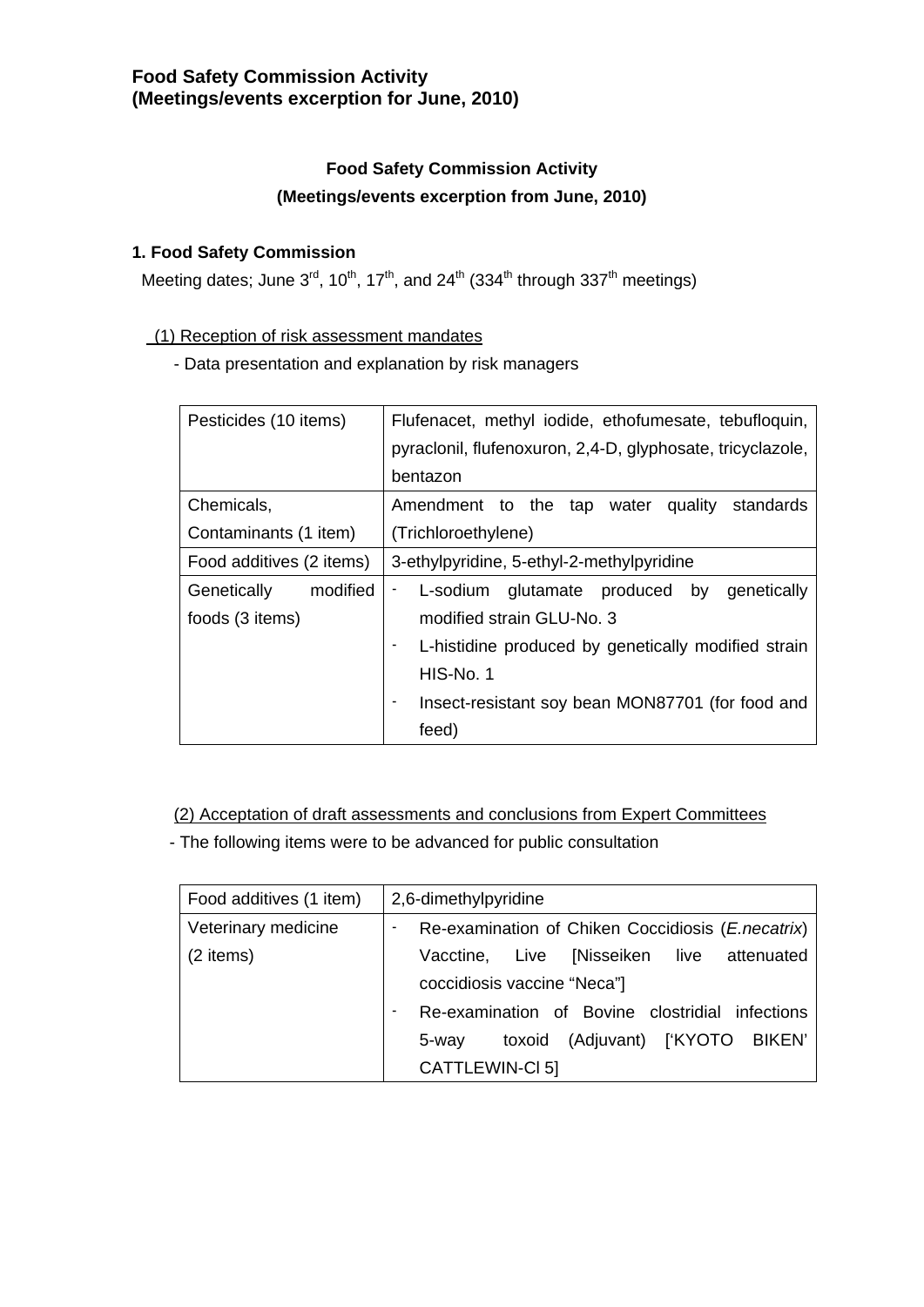## (3) Adoption of assessments, notification of ADI for risk managers

- Food additives (1 item)

| Item        | Summary                                             |
|-------------|-----------------------------------------------------|
| Pyrrolidine | FSC conclusion; 'When used for the purpose of       |
|             | flavouring, the agent would not present a safety    |
|             | concern'. This conclusion was adopted and forwarded |
|             | to the responsible risk manager (MHLW).             |

#### - Veterinary medicines (6 items)

| Item                     | <b>ADI</b>                                             |
|--------------------------|--------------------------------------------------------|
| Acetaminophen            | 0.03 mg/kg BW/day                                      |
| Clavulanic acid          | 0.01 mg/kg BW/day                                      |
| Cephalexin               | 0.06 mg/kg BW/day                                      |
| Item                     | Summary of notification for RM                         |
| Acetaminophen            | FSC conclusion; 'Under the specified used condition,   |
| [Arranger 10, Arranger   | risk of adverse effect on human health through food is |
| 30]                      | thought to be negligible.'                             |
| Swine Influenza & Swine  | FSC conclusion; 'Under the specified used condition,   |
| Erysipelas Vaccine, (Oil | risk of adverse effect on human health through food is |
| adjuvant) Inactivated    | thought to be negligible.'                             |
| [FluSure/ER]             |                                                        |
| Clorsulon                | FSC conclusion; 'It is not appropriate to set ADI yet, |
|                          | since the currently available knowledge is not enough  |
|                          | to conclude its genotoxicity and carcinogenicity.'     |

#### - Genetically modified foods (1 item)

| <b>Item</b>                 | Summary                                              |
|-----------------------------|------------------------------------------------------|
| L-threonine produced by     | According to the assessment guideline, FSC considers |
| genetically modified strain | that its safety is confirmed. This conclusion was    |
| l THR-No. 1                 | forwarded to the responsible RM.                     |
|                             |                                                      |

## - Pesticides (4 items)

| Item        | ADI                |
|-------------|--------------------|
| Acequinocyl | 0.022 mg/kg BW/day |
| Dithianon   | 0.01 mg/kg BW/day  |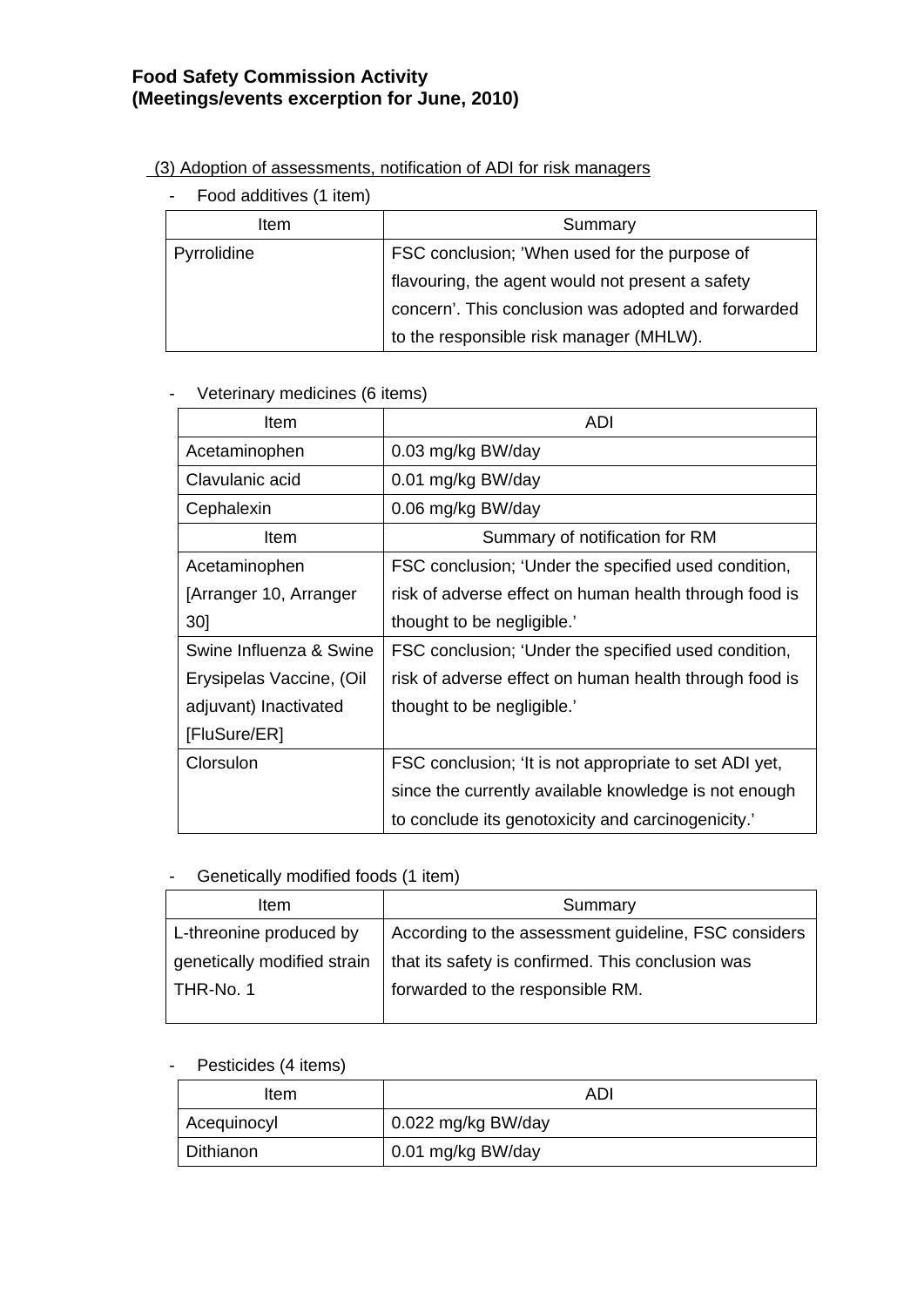| Isoxaflutole      | $\vert$ 0.005 mg/kg BW/day |
|-------------------|----------------------------|
| Imazapic-ammonium | $\vert$ 0.27 mg/kg BW/day  |

- WG for food-related choking incidents (1 item)

| Item                 | Summary                                      |
|----------------------|----------------------------------------------|
| Food-related choking | FSC accepted WG's conclusion on food-related |
| incidents            | choking incidents.                           |

- Risk assessment of oil products containing high level of diacylglycerol (DAG)
	- ・ FSC approved the plan to set WG for assessing safety of those products.
	- ・ Ministry of Health, Labour and Welfare (MHLW) gave reports regarding safety of such products, then FSC chairperson, Dr. Koizumi, directed secretariat to swiftly plan an efficient way to proceed with this assessment, while urging MHLW to continue its effort in submitting requested data e.g. *in vivo* kinetics.

### **3. Expert Committee meetings**

# - Planning  $(34<sup>th</sup> meeting/June 9<sup>th</sup>)$

| Item                                       | Summary                                      |  |  |  |
|--------------------------------------------|----------------------------------------------|--|--|--|
| 'Follow-up for Food Safety Commission      | Expert Committee members discussed           |  |  |  |
| Annual Plan FY 2010', '(Draft) Food Safety | these two documents, partially amended       |  |  |  |
| Commission Annual Operation Report for     | them, and forwarded to the FSC meeting.      |  |  |  |
| FY 2010'                                   |                                              |  |  |  |
| 'Selection<br>quideline of hazards         | for Expert Committee members continued       |  |  |  |
| self-tasking assessment in FY 2010'        | discussion, then the draft was to be further |  |  |  |
|                                            | worked by the secretariat.                   |  |  |  |

## - Food additives  $(85<sup>th</sup>$  and  $86<sup>th</sup>$  meetings/June  $2<sup>nd</sup>$  and  $29<sup>th</sup>$ )

| Item                     |                                     |  | Summary |                     |  |     |
|--------------------------|-------------------------------------|--|---------|---------------------|--|-----|
| 2,6-dimethylpyridine     | Drafts                              |  |         | were partly amended |  | and |
| 5-ethyl-2-methylpyridine | forwarded for final adoption by FSC |  |         |                     |  |     |
|                          | meeting.                            |  |         |                     |  |     |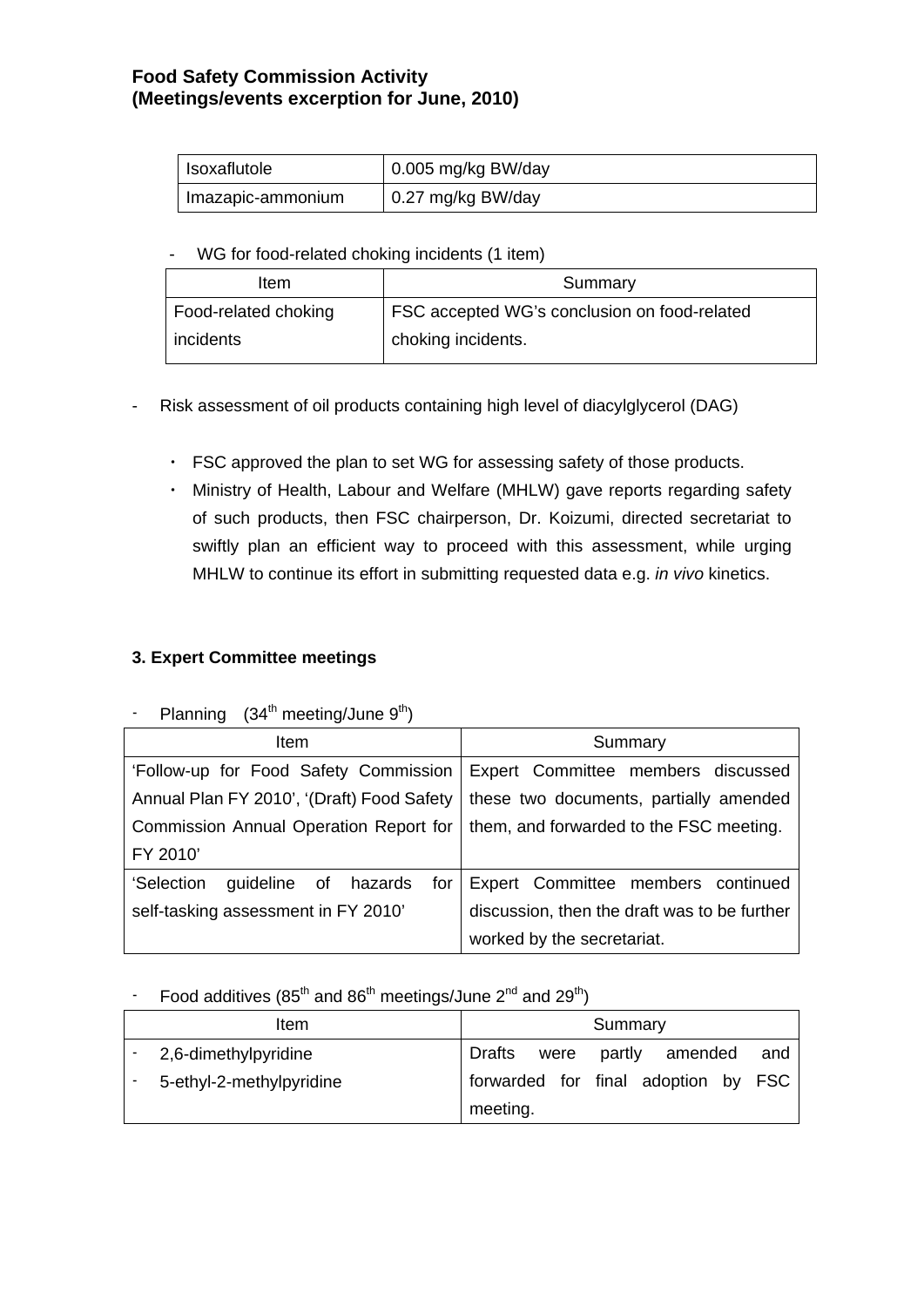|                          | I Concided foot incoming Executive Dodin of Expert Committee/Julie 20 T |                                          |
|--------------------------|-------------------------------------------------------------------------|------------------------------------------|
|                          | <b>Item</b>                                                             | Summary                                  |
|                          | Pymetrozine                                                             | Results of public consultation<br>were   |
|                          | Acephate                                                                | reviewed. Draft of FSC's replies to the  |
| $\blacksquare$           | Lactoferrin                                                             | public inquiries were amended<br>and     |
|                          | Acifluorfen                                                             | forwarded to FSC meeting.                |
|                          | Bensulfuron methyl                                                      | assessment reports were<br>partly<br>The |
| $\blacksquare$           | Flubendiamide                                                           | amended and forwarded to FSC meeting.    |
| $\blacksquare$           | Ethiprole                                                               |                                          |
| $\blacksquare$           | Amitrol                                                                 | The assessment reports were forwarded    |
| $\overline{\phantom{a}}$ | Pendimethalin                                                           | to FSC meeting.                          |

- Pesticides (63<sup>rd</sup> meeting/ Executive Board of Expert Committee/June 28<sup>th</sup>)

- Veterinary medicines (127<sup>th</sup> meeting, June 21<sup>st</sup>) \*Closed session

| Item                                                                          | Summary                                                                      |
|-------------------------------------------------------------------------------|------------------------------------------------------------------------------|
|                                                                               | Mycoplasma gallisepticum infection $\&$ The assessment report was discussed, |
| Mycoplasma synoviae infection Vaccine,   partly amended, and forwarded to FSC |                                                                              |
| Live [Nobilis MGMS]                                                           | meeting.                                                                     |

- Microorganisms and viruses  $(13<sup>th</sup> \text{ meeting}, \text{June } 30<sup>th</sup>)$ 
	- ・ Partial modification to the 4 fact sheet drafts (*Clostridium perfringens* food poisoning, *Staphylococcus aureus* food poisoning, yersiniosis, and cryptosporidiosis) was proposed. The secretariat will reflect those modifications to the drafts.

| Item                                       | Summary                                    |  |  |  |  |  |  |
|--------------------------------------------|--------------------------------------------|--|--|--|--|--|--|
| Deoxynivalenol and nivalenol (self-tasking | Secretariat briefly review the amended     |  |  |  |  |  |  |
| assessment)                                | parts of drafts from the previous meeting, |  |  |  |  |  |  |
|                                            | then the draft was further modified and    |  |  |  |  |  |  |
|                                            | forwarded to FSC meeting.                  |  |  |  |  |  |  |
| Ochratoxin A (self-tasking assessment)     | FSC collected available<br>data<br>on      |  |  |  |  |  |  |
|                                            | ochratoxin A under FSC program for         |  |  |  |  |  |  |
|                                            | survey and examination. The surveyor       |  |  |  |  |  |  |
|                                            | gave a brief explanation over the report,  |  |  |  |  |  |  |
|                                            | the committee discussed future<br>then     |  |  |  |  |  |  |

Natural toxins/mycotoxins ( \_ item)